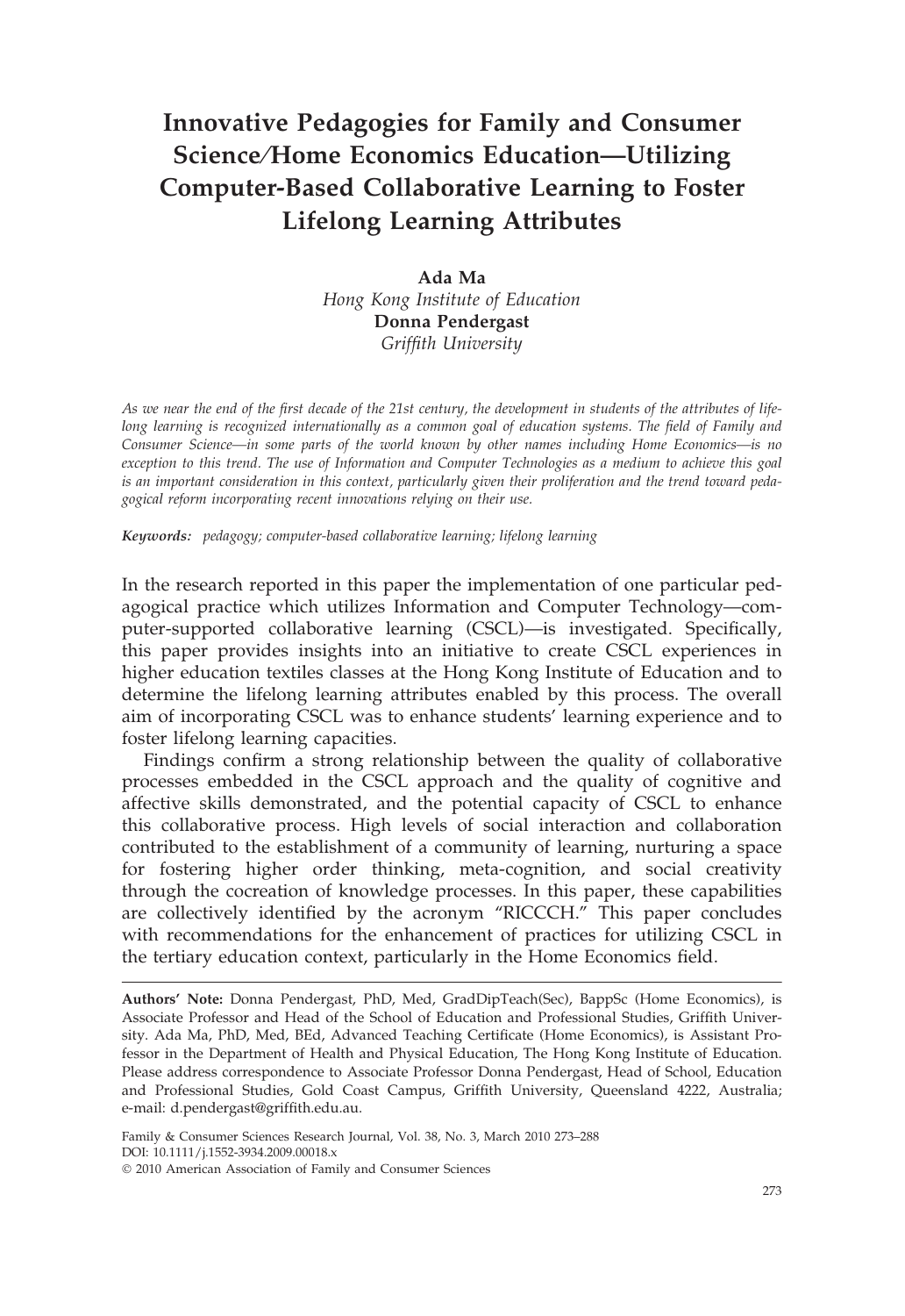## LITERATURE REVIEW

Two key elements will be featured in this review as they form the basis for the study—lifelong learning, and in particular lifelong learning as interpreted in the Hong Kong education context; and CSCL as a pedagogical initiative.

## Lifelong Learning and Lifelong Learning in the Hong Kong Context

At its recent centennial celebrations, the International Federation of Home Economics (IFHE) released a Position Statement titled Home economics in the 21st century, in which the following connection with lifelong learning was made explicit:

[H]ome Economists are concerned with the empowerment and well-being of individuals, families and communities, and of facilitating the development of attributes for lifelong learning for paid, unpaid and voluntary work; and living situations. (IFHE, 2008:1)

Beyond the boundaries of the home economics profession, lifelong learning is at the core of many educational reforms (Pendergast et al., 2005) including Hong Kong's education reform agenda (Curriculum Development Council, 2000), the context in which this study was conducted. Since the mid-1990s there has been a refinement of the concept of lifelong learning that includes all learning that enhances and contributes to knowledge and skills. In 1996 the Organization for Economic Cooperation and Development (OECD) committed to the importance and relevance of lifelong learning (OECD, 2000). This has meant the enfolding of foundational and compulsory education into this broader concept, and the emergence of a ''cradle-to-grave'' stance toward lifelong learning (Istance, 2003). Both the OECD and the United Nations Educational, Scientific and Cultural Organization (UNESCO) argue that lifelong learning is an essential component of social and economic well-being. This commitment was outlined in the OECD's Lifelong learning for all (1996) and the UNESCO report Learning: The treasure within (Delors, 1996). These two reports have been highly influential in establishing a broader sense of lifelong learning and a focus on identifying key competencies and abilities of the lifelong learner.

In the context of this study, lifelong learning is regarded as being a process of individual learning across a life span from cradle to grave. It embraces not only education in formal settings, but also "life-wide" learning in informal settings at home, at work, and in the broader community. From this perspective, lifelong learning is perceived as creating important economic and social effects. A combination of work productivity and education focuses on an entire life span rather than being restricted to the formal learning years. In contemporary times, promoting lifelong learning is a strategy for enhancing a nation's stock of human capital, which is seen as a necessary determinant for achieving rapid technological expansion and, by extension, macro-economic growth (Rubenson, 2001). Tuijnman (2002) argues that a framework for lifelong learning should foster the personal development of the individual, counter risks to social cohesion, develop civil society through promoting democratic traditions, and enhance labor market flexibility. In this sense, lifelong learning can have a strong instrumental value. The Hong Kong education model adopts this vision of lifelong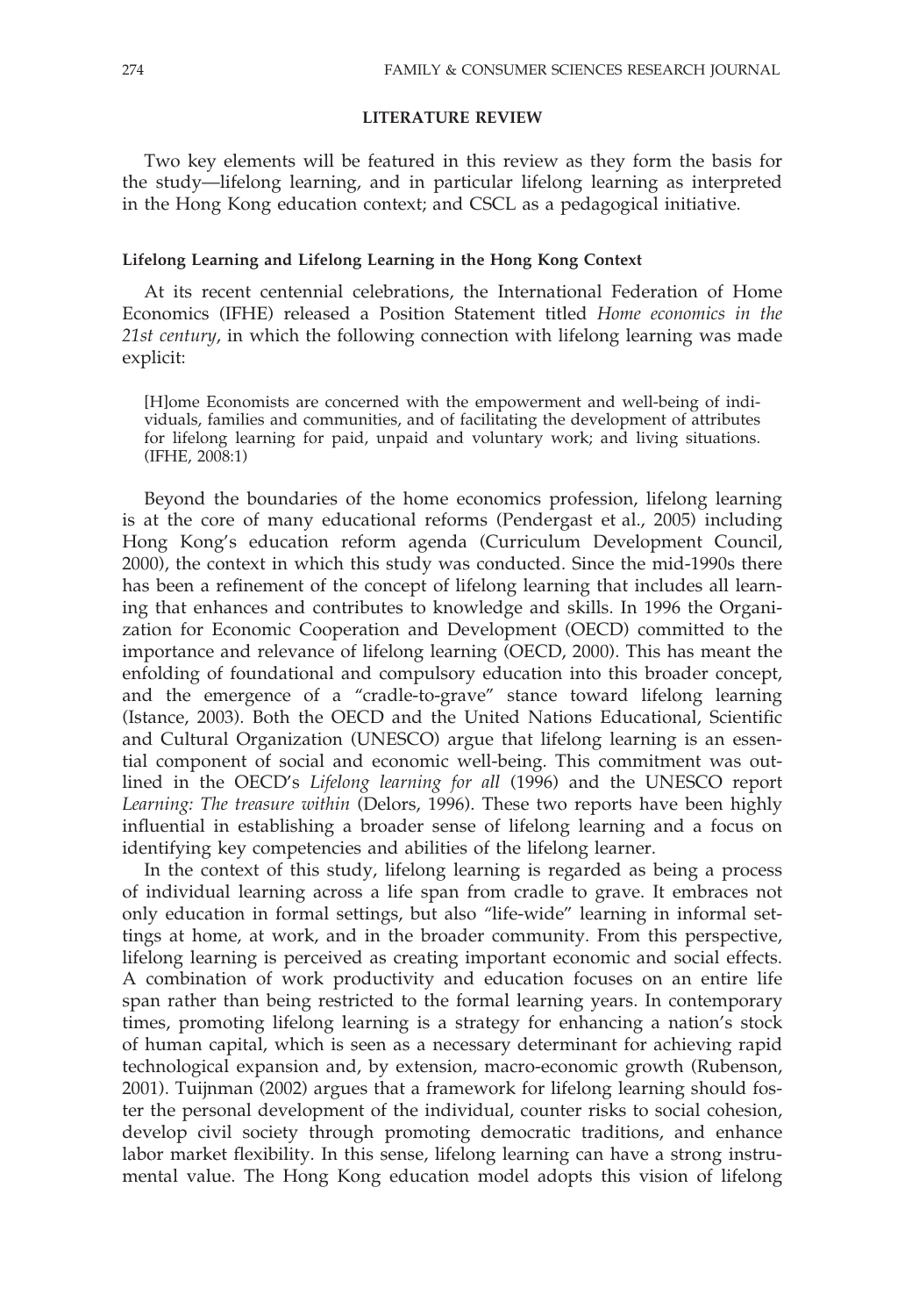learning. In order to develop a school curriculum for the 21st century and to meet the needs of students and society, it is a policy priority to provide lifelong learning experiences through the school curriculum with emphasis on development of generic elements for lifelong learning throughout all stages of schooling and across the key learning areas (CDC, 2000). Hence, the flow-on effect of this is the need to prepare preservice student teachers who have the capacities to impart learning to enhance lifelong learning attributes, and to serve as lifelong learning role models. This provides the platform for introducing innovative practices in preservice teacher education, such as that investigated in this study.

## Computer-Supported Collaborative Learning

Collaborative learning is a pedagogical strategy that embeds the sociocultural theory of constructivism, situated and distributed cognition with emphasis on authentic collaborative tasks and promotion of genuine collaboration with peer assessment, fostering learners with lifelong learning capabilities. Collaborative pedagogies utilize processes, methodologies, and environments in which participants engage in a common task, and in which individuals depend on and are accountable to each other. CSCL uses a computer-based medium to encourage this collaborative learning. There are many computer applications that can be utilized to achieve CSCL, such as computer-supported intentional learning (CSILE) and Belvedere.

CSCL has received attention in a range of different educational scenarios in recent times (cf. Daradoumis & Marques, 2000; Ewing & Miller, 2002; Nachmias, Mioduser, Oren, & Ram, 2000; Treleaven & Cecez-Kecmanovic, 2001; Wang, Poole, & Harris, 2001). A review of these applications indicates that while the scientific community has considered the principles of CSCL pedagogies highly promising for the development of future learning environments, educational practitioners in the home economics field have not generally engaged in the use of these applications, particularly in textiles education.

With the advent of computer technology, and more recently the wide accessibility of communication technology, the collaborative learning approach is undergoing reformulation because the way that learners assimilate information is changing radically, requiring concomitant pedagogical reform. There is a growing body of literature providing accounts of research that support the educational value of CSCL. The results of a meta-analysis on CSCL reveal that using collaborative techniques with technology is likely to increase high-level thinking skills, social interactions, critical reflective capabilities, and creativity (Lehtinen, Hakkarainen, Lipponen, Rahikainen, & Muukkonen, 2003; Smith, 2003; Warschauer, 1997).

Higher order thinking Several empirical experiments offer some evidence that the well-known CSCL environments like CSILE and Belvedere have proved helpful for achieving higher order cognitive processes and collaborative knowledge-building (Lamon, Reeve, & Scardamalia, 2001; Lehtinen et al., 2003). The learning efficiency of CSCL is further confirmed by various studies (Lee & Chen, 2000; Nagai, Okabe, Nagata, & Akahori, 2000; Su, Chen, Chen, & Tsai, 2000; Wang, Tzeng, & Chen, 2000) as through this articulation process, old and new knowledge is integrated and new knowledge expanded to other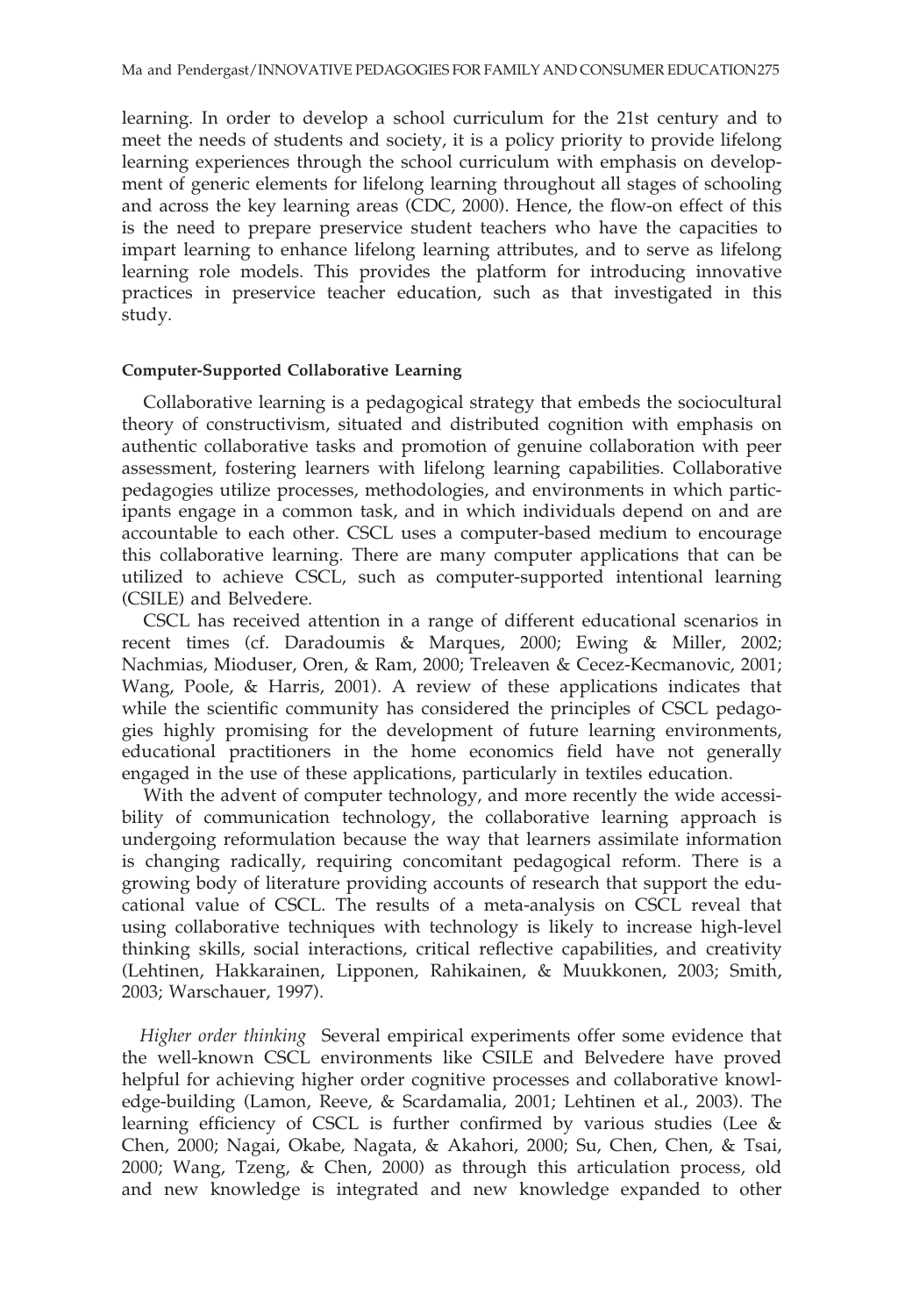applications. In these studies, CSCL appears to engage students to participate in in-depth inquiry over substantial periods of time and to provide socially distributed cognitive resources for comprehension monitoring and other meta-cognitive activities. This, in turn, allows students to become aware of their conceptual advancement, as well as of changes in their practices of inquiry.

Social interaction Introducing a computer environment to collaborative learning can also improve the amount and quality of social interaction among and between educators and learners as these tools make the sequence of interaction events more visible for participants, creating possibilities for mutual understanding. For example, a study by Hakkinen, Jarvela, and Byman (2003) showed that the participants had mutual negotiations in their web-based communication and they discussed issues from a variety of different viewpoints. With the help of technology such as groupware, it has been possible to create interactive processes in which learners are consciously constructing new knowledge on an intersubjective or social level (Kreijins & Kirschner, 2002).

Critical reflection Given its emphasis on interaction as requisite for learning, critical reflection can be encouraged and supported. Hawkes (2001) showed that collaboratively produced asynchronous network-based communication was significantly more reflective than face-to-face discourse between teachers. Some CSCL studies (Huynh, 2005; Stahl, 2002) confirmed that group reflection with learners in social contexts was made possible. These studies claimed that the use of technology supported an environment that facilitated shared understanding, enhanced group communication, and promoted equal participation, open communication, and diverse perspectives.

Creativity Findings of some recent research into creativity reveals that CSCL can promote social creativity as well (Arias, Eden, Fisher, Gorman, & Scharff, 2000; Artman, Ramberg, Sundholm, & Cerratto-Pargman, 2005; Barab & Plucker, 2002; Csikszentmihalyi, 1999; Fischer, 1999; Kvan, Yip, & Vera, 1999; Sosa & Gero, 2004). The computer-supported environment allows space for bringing different points of view and resources together to create design communities in which social debate and critique, discussion and reflection, and collaborative knowledge construction can lead to new insights, new ideas, and new artifacts.

In short, the literature reveals consistently affirming indications that CSCL leads to an improvement in student learning, particularly with respect to higher order cognitive processes and for skills that are defined as representing information social skills. These are skills that are generally considered to be crucial for lifelong learners when coping with the demands and opportunities of future work and other activities in the information society. By working together in the new computer-supported environment, it is argued that: (a) the setting of activity, (b) the dynamics of the interactions, (c) the support of members' equal opportunity to participate and contribute, (d) the configuration of the group, and (e) the variety of communication used for interacting will provide ample space for learners to achieve shared understanding and cocreate knowledge (Nachmias et al., 2000, p. 95). These features in turn are argued to contribute to the development of lifelong learning capabilities, in particular, higher order thinking, social interaction, critical reflection and creativity, to cope with the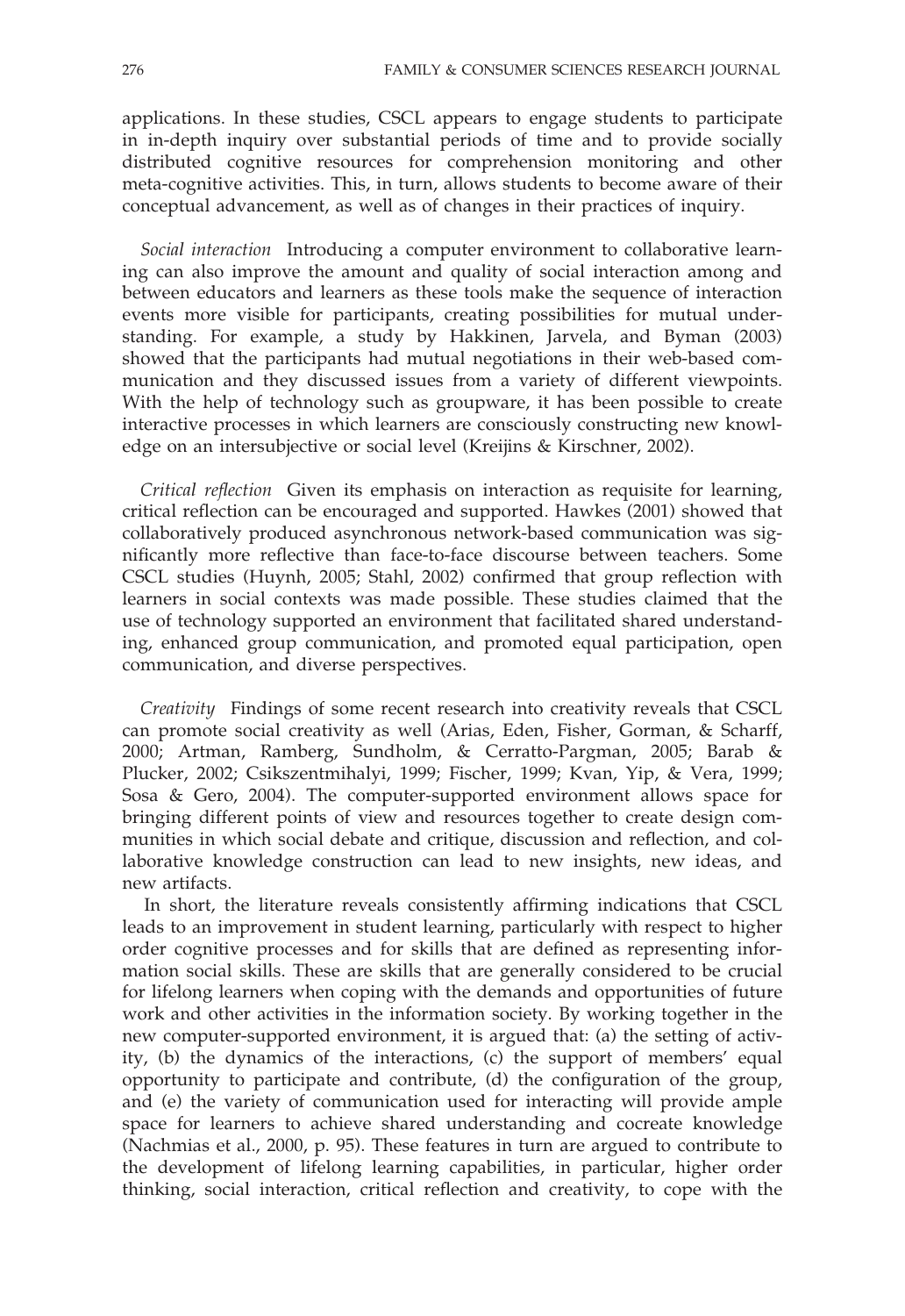exponential growth of knowledge in contemporary society as well as develop generic skills valued in the workplace.

Given this literature base, this study was designed to explore the potential benefits to a selected group of textiles education students through the utilization of a CSCL model as the basis for the teaching and learning processes they experienced.

## STUDY DESIGN

## Participants

Participants were first year students enrolled in the Bachelor of Education (Secondary) program in the field of Home Economics at the Hong Kong Institute of Education. The study was restricted to the module of Textile Studies in the academic year of 2003–2004 and for the module of Fashion Applications and Consumerism in the academic year of 2004–2005. Eighteen full-time students and 26 part-time in-service students participated in a total of four studies that together form the doctoral project.

This was a convenience sample based on accessibility to the study participants by the researcher. It was assumed that the cohort of participants would bring marked differences in their learning processes due to their diversified experiences and the geographical variables. Ethical clearances were obtained.

## Data Collection and Analysis

With an aim to investigate the quality and versatility of the CSCL learning processes and how this approach facilitates the development of lifelong learning attributes, this project comprised four individual but connected studies.

Study 1 involved six groups of four to five students involved in a 7-week project. The topic was an investigation into the evolution of fashion through culture, technology, society, and civilization and explicitly aimed to promote learners' higher order thinking skills. Students participated in intragroup online discussions, submitted biweekly electronic reflective journals, and conducted intergroup online peer assessment. Data were analyzed with descriptive usage statistics to evaluate the level and intensity of participation. Data were also analyzed using measures of participative presence (Henri, 1992) to analyze the nature of interaction; cognitive presence to evaluate social construction of knowledge and higher order thinking skills (Gunawardena, Lowe, & Anderson, 1997), along with social presence (Rourke, Anderson, Garrison, & Archer, 1999) and teaching presence (Anderson, Rourke, Garrison, & Archer, 2001). In each of these analytic approaches models of analysis were adopted that have been validated in previous studies.

Study 2 involved five groups of four to six students involved in a 5-week project. The topic was developed around an investigation, incorporating the social inquiry approach, of a consumer issue relating to the apparel industry. It was designed to foster learners' critical reflective capabilities. Students were required to conduct intragroup arguments online in the first 3 weeks of the project period and submit a final PowerPoint presentation for intergroup online debate in weeks 4 and 5. Participants were also required to submit intragroup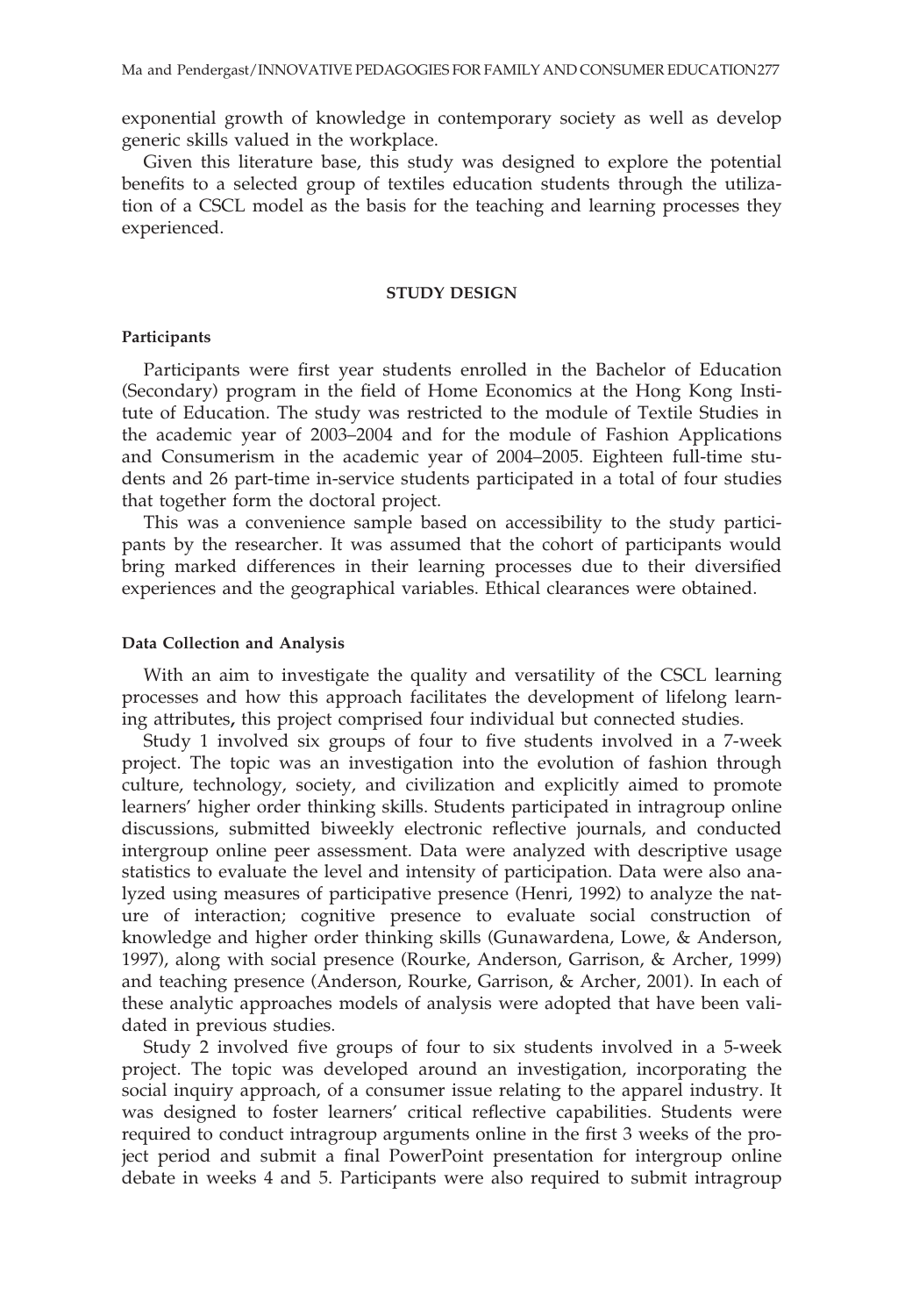weekly electronic reflective journals. As for Study 1, data were analyzed with descriptive usage statistics to evaluate the level and intensity of participation. Data were also analyzed using measures of participative presence (Henri, 1992) to analyze the nature of interaction, along with social presence (Rourke et al., 1999) and teaching presence (Anderson et al., 2001). In addition, Mezirow's (1991) categorizations on reflection to evaluate the levels of refection were utilized, along with an instrument devised purposefully for this analysis based on Habermas's (1981) critical theory to evaluate processes of social reflection and the social cocreation of new knowledge for transformative actions.

Study 3 involved four groups each with three participants involved in a 6-week project. The task was the development of a portfolio of fashion illustrations for specific interpretation or performance, utilizing Photoshop as the electronic medium. The task was designed to cultivate learners' creativity. Students participated in intragroup developmental design where they provided feedback and design sharing to group members. Participants were required to submit intragroup weekly electronic reflective journals. As for Study 1 and Study 2, data were analyzed with descriptive usage statistics to evaluate the level and intensity of participation. Data were also analyzed using measures of participative presence (Henri, 1992) to analyze the nature of interaction, along with social presence (Rourke et al., 1999). In addition, Treffinger, Young, Selby, and Shepardson's (2002) categorizations of creative levels to evaluate the level of creativity was utilized. Also utilized was a purposefully devised instrument based on Activity Theory (Engeström, 1987) to evaluate processes of social creativity leading to the design of new artifacts and new knowledge.

Study 4 served as a culminating study. The cohort of 1 year of Bachelor of Education students were observed over a 3-year period. They were required to complete peer assessment utilizing intergroup assessment online, and submit bi-weekly electronic reflective journals. A series of focus group meetings were conducted and content analysis utilized.

In summary, data investigating the quality and versatility of the CSCL processes of the learning groups were collected through reflective journals written by the students, four in-depth video-taped focus group interviews with students, texts of the online discussions and entries, and logs of the access to the online forum.

The underlying assumption of this study is that the behaviors associated with collaborative learning activities, the development of collaborative learning conditions and productivity of collaborative learning space can be identified by the online interactions of learners. Therefore, a detailed qualitative analysis of collaborative processes by using content analysis was used to examine the content of text contributions made by the group members in their online interactions via email messages and postings to the group discussion forum, to scrutinize utterances that may be indicative of the possible and typical processes of collaboration mediated with the different artifacts.

Each of the four studies utilized a combination of analytic techniques relevant to the attribute being investigated. The multimodal array of data and the analytic techniques in each case produced both quantitative and qualitative data. Quantitative data were typically analyzed at the descriptive analysis level, while qualitative data were typically examined using content analysis and then a relevant analytic framework (as explained previously) was applied. Content analysis is a research tool used to determine the presence of certain words or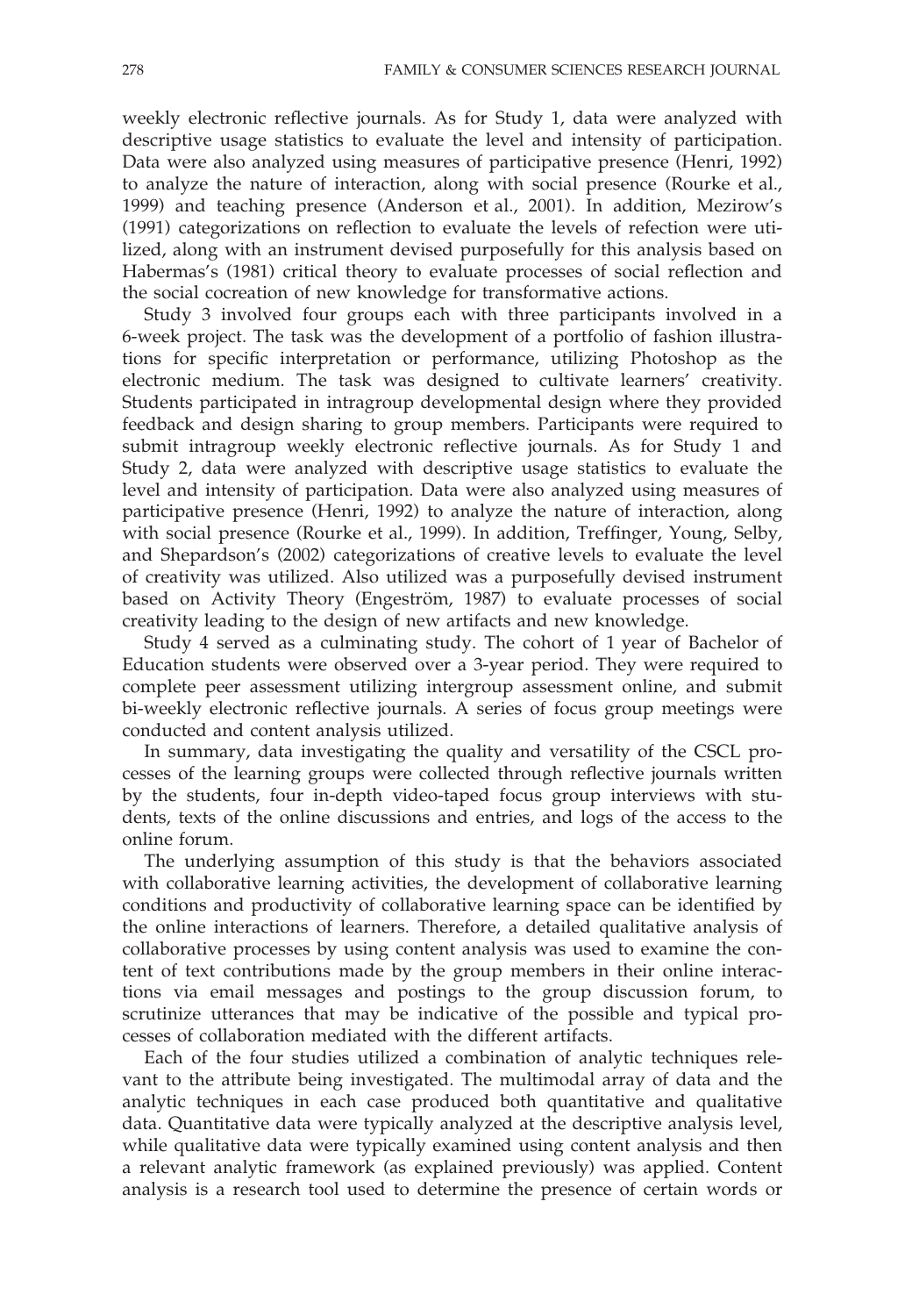concepts within texts or sets of texts. Meanings and relationships of such words and concepts are analyzed by searching for inferences about the messages within the texts. Content analysis offers several advantages to researchers who consider using it. In particular, content analysis

- looks directly at communication via texts or transcripts, and hence gets at the central aspect of social interaction;
- allows for both quantitative and qualitative operations;
- provides valuable historical/cultural insights over time through analysis of texts;
- allows a closeness to text which can alternate between specific categories and relationships;
- enables statistical analysis of the coded form of the text;
- can be used to interpret texts for purposes such as the development of expert systems; and
- is an unobtrusive means of analyzing interactions and provides insight into complex models of human thought and language use.

To facilitate better communication, the collaborative tasks and the focus group meetings were conducted in Chinese/Cantonese. Team communication was first translated into English followed by full transcription. The transcripts were then coded by means of a schema that provided much insight into the affective, cognitive, and social processes in which the groups were engaged. The main purpose of coding is to extract and generalize significant themes from complex data in order to develop theories about the situation.

## FINDINGS AND DISCUSSION

This paper does not include the comprehensive details of the findings of each of the four studies, which will be reported elsewhere. Rather, it provides an overview of the general outcomes of the investigation.

The analysis of the data produced from the series of studies in this research project revealed that active engagement in CSCL tasks assisted learners to develop a comprehensive list of generic learning outcomes. While the presentation of data is beyond the scope of this paper due to its extensiveness, the acronym "RICCCH" has been coined by the researcher to capture the range of these attributes, where RICCCH represents

R—Research abilities

- I—Information technology
- C—Critical reflection
- C—Collaboration
- C—Creativity
- H—Higher order thinking

These attributes, typically equated with lifelong learning attributes, were evident in the experiences of the participants of these studies. Like the word "rich," RICCCH implies value and worth. The following definitions of the attributes are presented in Table 1 as a culminating set of benefits for the participants in the CSCL experiences, as derived in this series of studies.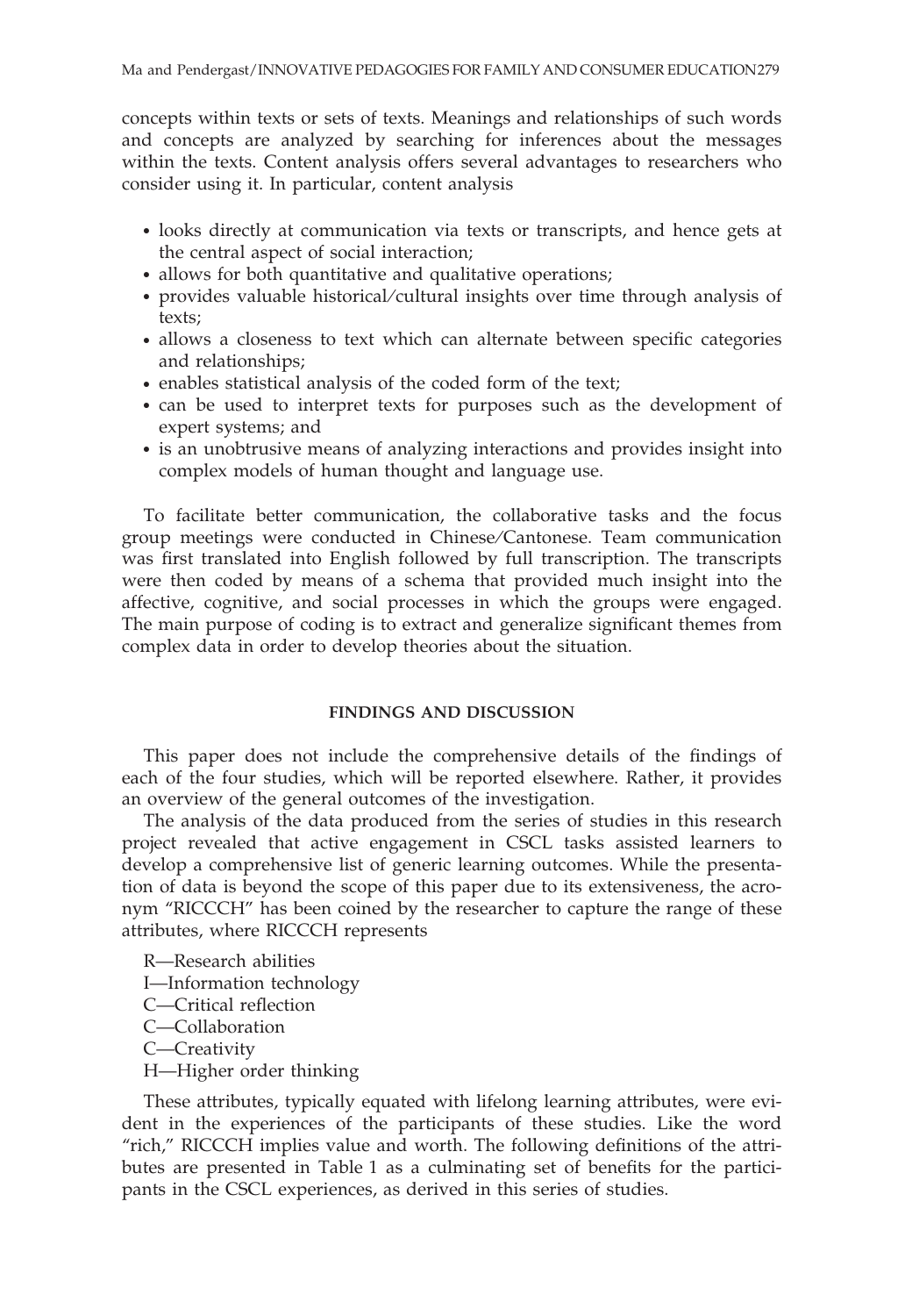| <b>RICCCH</b> attribute   | <b>Description</b>                                                                                                                                                                                                                                                                                                                                                                                                                                                                                                                                                                                                                                                   |
|---------------------------|----------------------------------------------------------------------------------------------------------------------------------------------------------------------------------------------------------------------------------------------------------------------------------------------------------------------------------------------------------------------------------------------------------------------------------------------------------------------------------------------------------------------------------------------------------------------------------------------------------------------------------------------------------------------|
| <b>Research abilities</b> | Research-based CSCL tasks can be very interesting and engaging for<br>students as they are often involved in real activities such as designing<br>and conducting their own projects. Students are highly involved in the<br>process of discovering things for themselves as they begin to learn how<br>knowledge is cocreated                                                                                                                                                                                                                                                                                                                                        |
| Information technology    | CSCL tasks can provide highly motivating contexts for students to create<br>group products online, to collaborate efficiently in this process, to<br>exchange critical and constructive feedback with their peers, and to<br>revisit and modify their work accordingly. Technology also allows for<br>instant interactions between students and facilitators for advice, support,<br>timely feedback, and so on                                                                                                                                                                                                                                                      |
| Critical reflection       | CSCL tasks require students to critique their peers and to conduct peer<br>debates in which learners are engaged with useful and constructive<br>feedback, and act upon it to improve their learning and their perception<br>of the world. Students are also involved in assessing peers and<br>evaluating themselves so as to take responsibility for self-monitoring and<br>making judgments about aspects of their own learning. Fostering of such<br>critical reflective skills is important in their future working lives as they<br>will need to ensure that their work meets the qualities required by their<br>profession, their employers, or their clients |
| Collaboration             | CSCL tasks in terms of group project or team work are an excellent tool<br>for developing students' knowledge of how teams function and their<br>interpersonal social skills in working effectively with others. Working in<br>teams also allows for peer learning as students learn with and from<br>each other                                                                                                                                                                                                                                                                                                                                                     |
| Creativity                | Creativity can be regarded as not only a quality found in exceptional<br>individuals but also as an essential life-skill through which people can<br>develop their potential to use their imagination to express themselves,<br>and make original and valued choices in their lives. CSCL tasks require<br>students to provide feedback on their peer's work to develop their<br>creativity skills for originality, flexibility, and elaboration of their ideas<br>through the use of software                                                                                                                                                                       |
| Higher order thinking     | These skills include those of problem-solving, decision-making, analysis<br>and synthesis, application, and evaluation. CSCL tasks assist in higher<br>order thinking because they require students to respond to complex<br>tasks, to solve complicated life issues, to analyze critically what they are<br>reading, and to reflect in depth on their experiences in the context of<br>feedback and intra and intergroup discussion                                                                                                                                                                                                                                 |

TABLE 1: RICCCH Attributes

NOTE: CSCL = computer-supported collaborative learning.

The use of pedagogical practices utilizing CSCL provides valuable insights for the home economics profession as it works toward creating the future of home economics in the 21st-century educational context. This study provides a useful starting point for exploring what might be adapted in different situations in order to facilitate effective teaching and learning experiences, ultimately leading to the development of lifelong learning capabilities in students. Along with clear evidence that CSCL pedagogies facilitated RICCCH learning experiences, the study resulted in a number of guiding principles for the utilization of CSCL. These will be presented briefly in four sections: (1) insights into what impedes the development of quality social interactions that support CSCL, (2) exploration of the collaborative interaction processes through which understanding is shared and cognitive knowledge is constructed, (3) examination of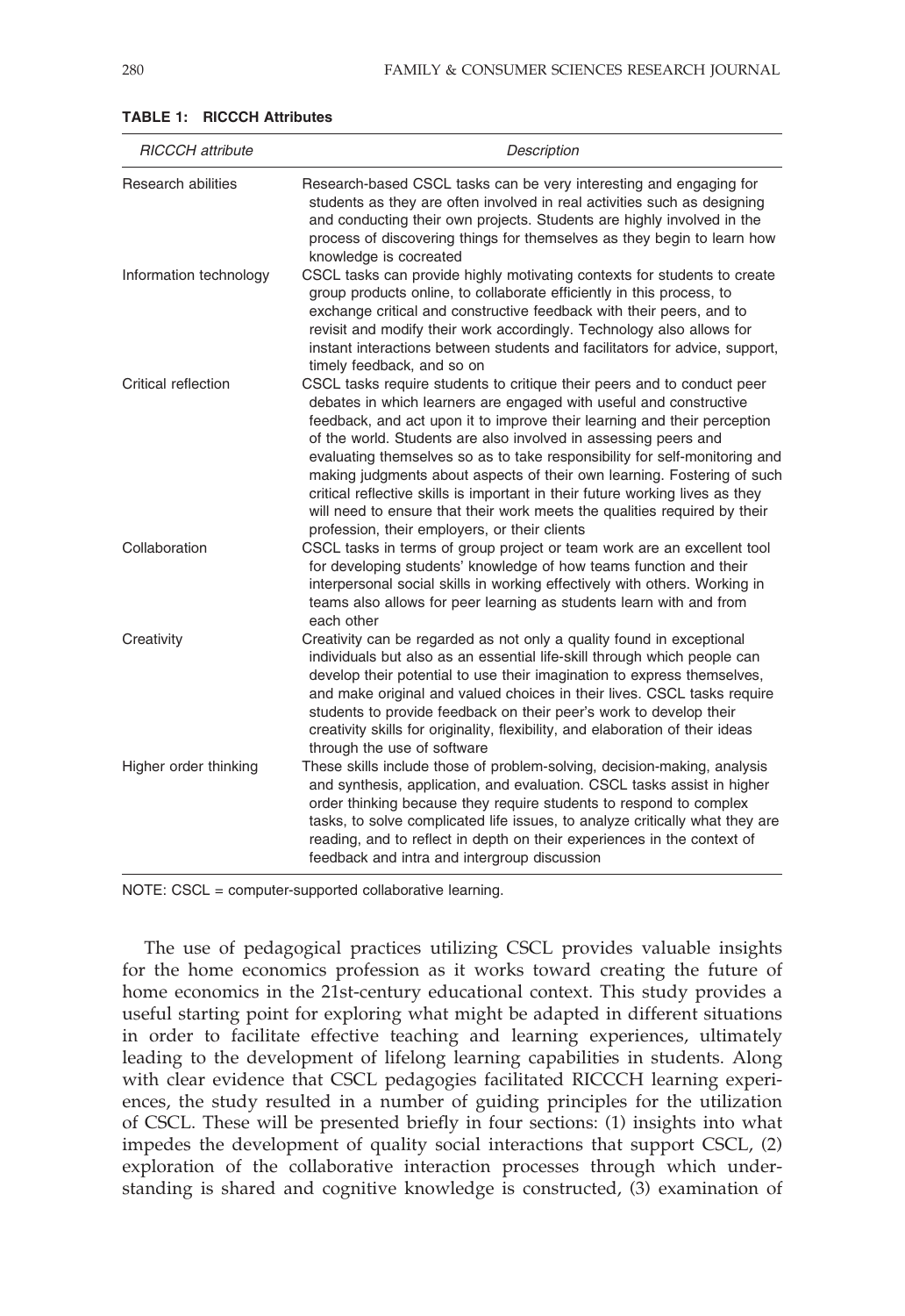how computer-supported environments enhance the collaborative interaction and formation of a learning community, and (4) evaluation of the most appropriate teaching strategies to foster CSCL.

# Insights into What Impedes the Development of Quality Social Interactions that Support CSCL

Analysis of the levels of social interaction across the four studies of this project indicated that learning was taking place in a collegial and trusting environment for most groups. Participants had a sense of affiliation with each other and a sense of solidarity with the group. Typical of the nature of the learning experiences is the following comment:

This was really my first experience. I felt my team members were 24-h stand-by around me. Whenever I logged into the discussion forum, I received their responses to my questions, with inputs of some new exploratory information. I had the feeling that no matter you were in-service teachers, if you could spare your time and were willing to participate in the discussion, you could find your friends all around you. (GA-S2)

It was confirmed that the supportive and caring psychological state of learners was strongly promoted through their successful performance of affective and cohesive roles. From this, team spirit and mutual respect was created. It was common to observe that if a member of the group gave utterance to an idea or summarized a thought, their teammates would provide a cohesive explanation of interrelating ideas or clarify their position on an issue, committing them to evaluate and assess ideas or beliefs in light of new information or experience sharing. The cohesive roles played by the learners were found to be particularly significant in building team morale and group cohesion to facilitate collaboration and intellectual exploration. The affective roles were found to be particularly significant in building supportive and collegial interpersonal relationships to encourage honest and open argumentations in which confrontation was an essential feature of critical reflection and negotiation of knowledge in the CSCL learning processes.

Findings from the studies further confirmed that high levels of social presence with quality peer feedback were necessary to create an instinctually rewarding environment for learning. The informal ongoing peer feedback was found to be worthwhile as it was specific, descriptive, predominantly nonjudgmental in tone and form, and directed toward the goals of the recipients. Such useful feedback helped engage learners at a greater level and depth of creative dialogue (Smith & Hatton, 1993), create intrinsic motivation for improvement (Kohn, 1993), and foster lifelong learning capabilities. For example:

I had chances to make a lot of good friends who gave me a lot of valuable suggestions in online discussion which had broadened my perception of the world. Our mutual trust had been built and became more open to others' comments. (GA-S3)

The role of facilitator as cocreator of a social environment could not be underestimated, as learners' views elicited from focus group meetings illustrated that the ongoing support of the facilitator played a significant part in building trust and strengthening team spirit among the groups. This is confirmed by the following typical statement: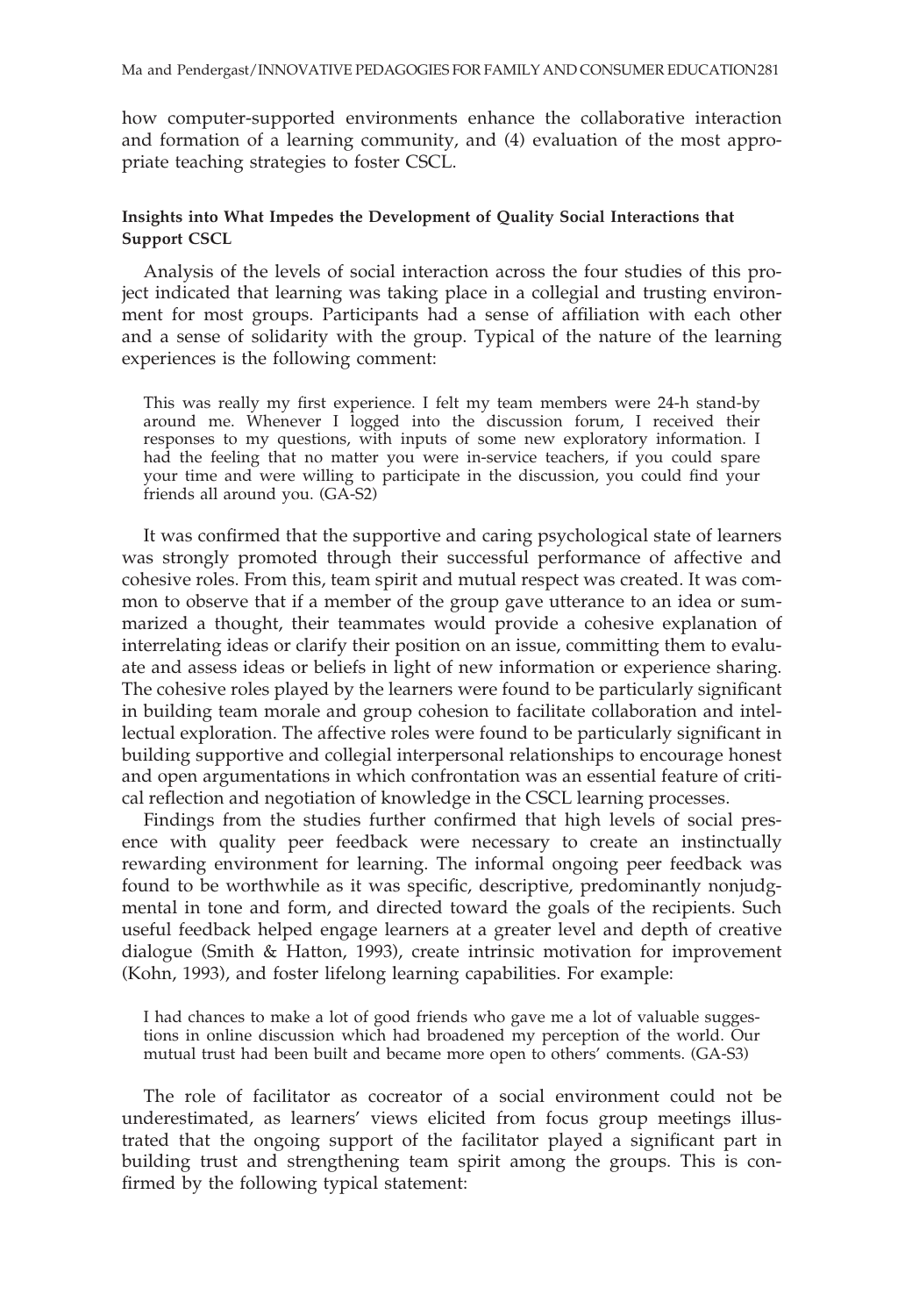Our lecturer had been following us very closely and her supportive feedbacks highly motivated us to pay more effort on discussion the next time. Her encouraging comments also helped us to build up our confidence on the tasks. (GB-S3)

It was clear that ensuring each member of the group received the help they needed from their peers and the facilitator was a key to promoting effective collaborative interaction.

## Exploration of the Collaborative Interaction Processes Through Which Understanding Is Shared and Cognitive Knowledge Is Constructed

The literature on the effects of CSCL on learning and teaching revealed that using collaborative techniques with technology could potentially increase highlevel thinking skills, social interactions, critical reflective capabilities, and creativity (Lehtinen et al., 2003; Smith, 2003; Warschauer, 1997) with the sociocultural assumptions that high levels of social interaction and collaboration would contribute to the establishment of the community of learning, nurturing a space for fostering lifelong learning capabilities through cocreation of knowledge. An analysis of the data from the four studies revealed that strong feelings of community increased learners' cognitive/reflective/creative flow, sharing of cognitive ⁄reflective ⁄ creative load, engagement in the group's goals, openness and collaboration among members, as well as satisfaction with the group's efforts.

# Examination of How Computer-Supported Environments Enhance the Collaborative Interaction and Formation of a Learning Community

When viewed in the context of sociocultural learning theory, which emphasizes the educational value of creating cross-cultural communities of practice and critical inquiry, these features appear to make computer-supported environments a potentially powerful tool for collaborative learning. The findings of this research project confirmed that reported by others in the literature. The findings concurred that support mechanisms are essential, important, beneficial, and supplementary, and illustrated how support mechanisms for CSCL activities interact. Asynchronous tools have been demonstrated to be an effective tool for collaborative interaction. This is confirmed by this collection of studies. Most of the participants utilized the Group Page for intragroup discussion and discussion forums for intergroup critique and feedback. The analysis of participation levels of the four studies has indicated that the intra and intergroup discussion forum was used often by most groups who contributed regularly. The discussion was highly interactive as evidenced by the majority of direct responses and commentaries to messages, rather than postings of independent statements. The discussion forum was evidently used for social interaction and reflection, creative negotiation and argumentation, administration, and social and technical support.

Learners in general were positive with the use of technology to support their collaborative learning in the technology-enhanced environment. Instant responses to inquiries, convenience in terms of time and geographical distance, storage of processed information, and ongoing monitoring by the facilitator were noted as the main benefits of the system which promoted their interaction and communication, and encouraged peers' timely and constructive feedback.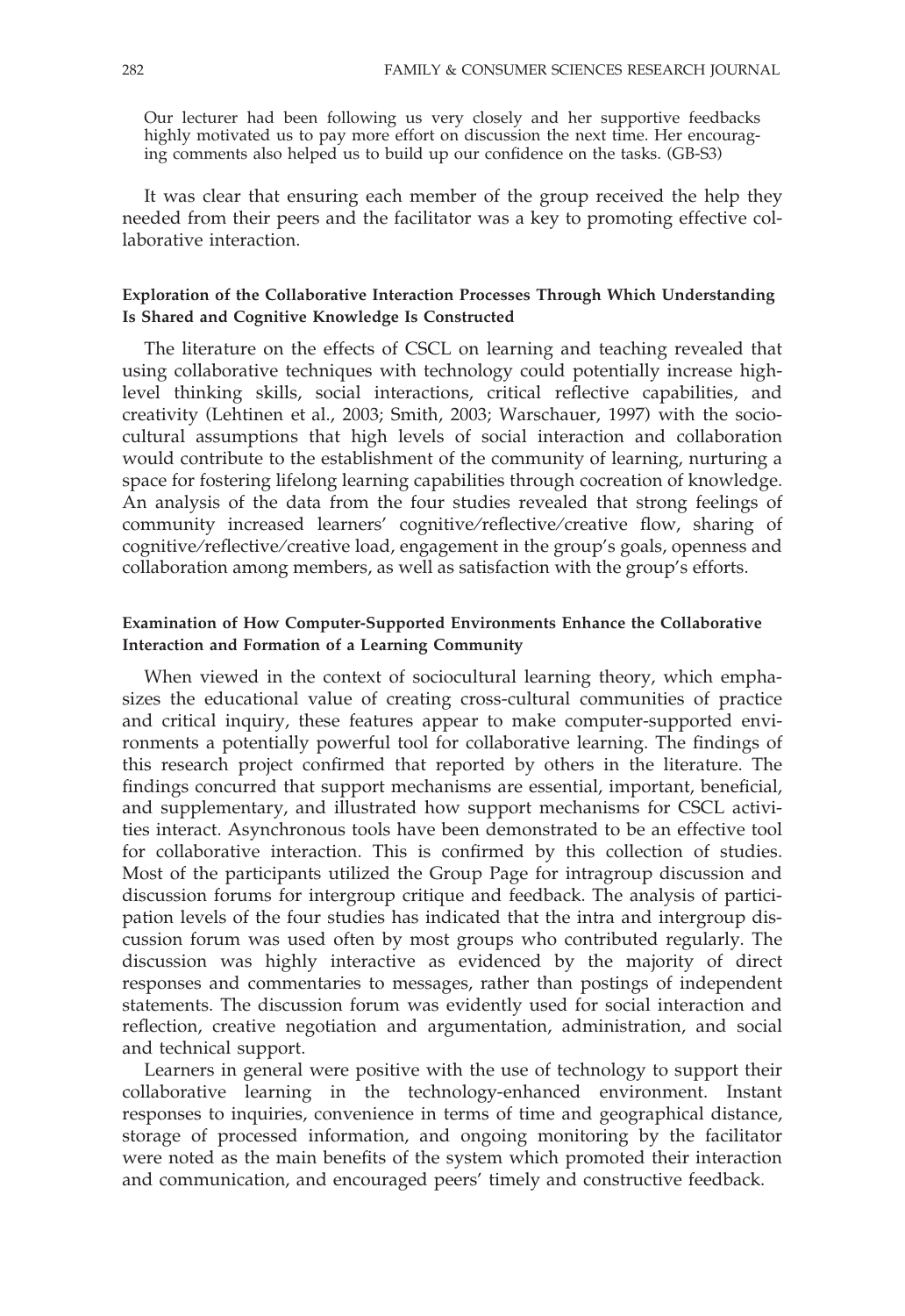The use of technology to facilitate the mastery of the lifelong learning capabilities within the learning community emerged as a feature of this project. For example, gains of fostering critical reflection from collaborating within the CSCL environment were identified as follows: (a) provided a way for learners to negotiate multiple and often contradictory positions, encouraging a dialectical encounter with others and a reflexive engagement with the self; (b) allowed for contribution of their understandings on issues from any place and at any time that was personally convenient as multiple discussions often took place simultaneously; (c) obtained access to and periodic review of the permanent electronic transcript generated in this medium encouraged reflection and promoted the synthesis of ideas. The added value of technology to collaborative learning was a fostering of creative discourse at a level which encouraged learners to codesign artifacts. Firstly, design proposals in different phases of the design process could easily be revisited and the development of a design concept could be traced. Secondly, the sequence of arguments supporting a certain design proposal could be accessed to facilitate the evolution of design proposals with input from divergent peer perspectives. Furthermore, most students who used the online assessment package indicated that the speed of the return of written comments for further refinement plus increased opportunity for self-reflection and review were identified as the main benefits of the technology-enhanced assessment system.

Technology is a process of enhancing teaching and learning; a process of empowering our learners; a process of equipping our students with necessary skills needed for the future; and a process of using tools to enrich learning. Learners in general claimed that the computer-supported environments enhanced the collaborative interaction and formation of the learning community.

Inexperience in learning in the online environment, on the other hand, was found to be a challenge posed particularly at the initial stage of the project. The most common problems were related to the use of web technologies. The learners found that inaccessibility to the e-learn platform, instability of the e-learning services, and computers being affected by viruses were the most common problems encountered. However, most of the participants gained confidence after becoming familiarized with the web technologies and with the prompt assistance of the facilitator and laboratory IT technicians. It was reported that learners' collaboration came to maturity after their first experience with CSCL as their interaction entered a high intensity phase after the first week of the commencement of Studies 2 and 3. In short, computer-supported systems scrutinized in this project were found to be useful cognitive tools that could team individuals with technology to form a joint intelligence which shared the labor during the group process, with the explicit goal of promoting lifelong learning.

## Evaluation of the Most Appropriate Teaching Strategies to Foster CSCL

This project set out to explore different pedagogical approaches that CSCL could take to foster lifelong capabilities. It was predicted that these different approaches took on a considerable relevance when considered in relation to different domains of study. In this study, the successful pedagogical elements for supporting CSCL were identified as

- the role of the e-facilitator;
- flexibility to enable heterogeneous grouping;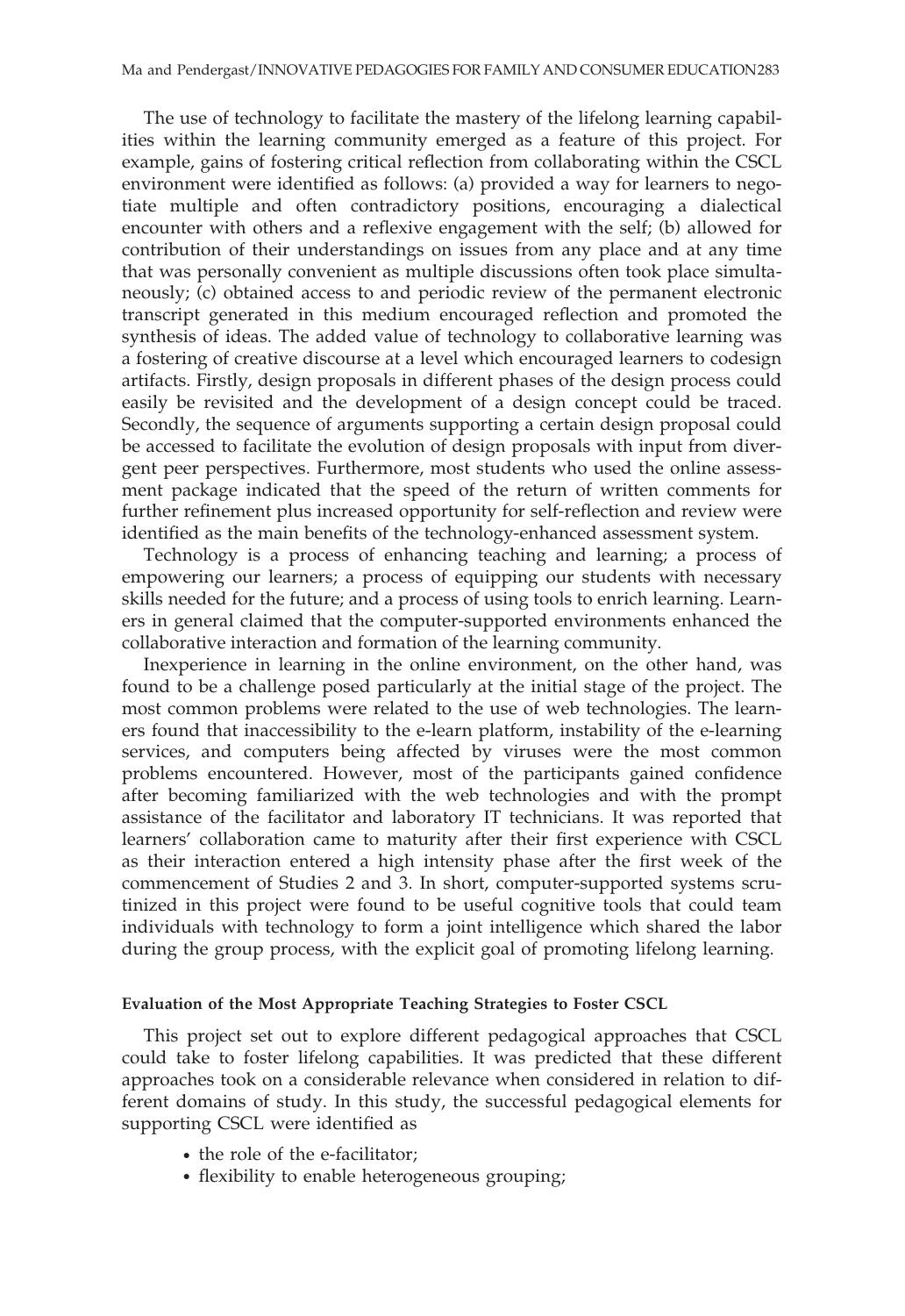- design of collaborative tasks; and
- design of analytic tools.

With respect to the e-facilitator, this role was identified as vital. They act as the driving force to promote collaboration within the groups, especially during the early stages of learning activities. Learners' positive comments in the focus group meeting suggested that an emotionally supportive and open facilitator had a positive impact on learners' collaborative processes in which the validity of the learners' experience was acknowledged and their sensitivity and courage to take part in negotiation was fostered. The encouragement given to the groups stimulated them to construct as deep a knowledge as possible which was a necessary first step for collaborative learning, leading to forming a sense of community. It was equally important for the facilitator to take a noninterventionist approach to as much as possible eliminate the power relationships between the facilitator and learners. The facilitator tended to progressively withdraw from initiating threads and responding to queries, leaving students space to contribute to each other as they developed understanding and skills. The facilitator stayed in the background, while stepping in at crucial times to steer the group. Analysis showed that finesse was required to determine when to intervene and what sort of roles, such as designer of the educational experience, cocreator of a social environment or subject matter expert, would be appropriate for different stages of intervention. It was seen that insufficient scaffolding, providing guidance and comments to help the learners in a group to master the materials, failed to promote their move to a higher level of understanding. Also, it was evident that the importance of taking appropriate and prompt intervention to help resolve conflicts arising from open argumentations must not be underestimated as unresolved misunderstandings among learners seriously affected the group dynamic and the negotiation process.

The flexibility to establish heterogeneous groupings was vital. Sociocultural theory is concerned with asymmetric pairs where members have different levels of skill to increase their mastery of critical concepts. The diversified academic background, cultural differences, various life experiences, as well as the geographical distance of the learners should be taken into consideration when planning collaborative tasks as they might cause a marked difference in the quality of roles exhibited such as expert-learner or modeling-mirroring agent in the collaborative learning process. The performance of participants in intergroup discussions confirmed that group heterogeneity comprising of in-service and full-time student teachers enhanced their learning with the input from knowledgeable, multitalented peers, with diversified backgrounds and life experiences. It was found that individuals could progress more rapidly with the help of more capable peers, relying on full social interaction such as peer critique, scaffolding, and modeling. For effective collaboration, it must be appreciated that the full complexity of the knowledge of the group was distributed amongst members of the group.

The design of collaborative tasks was the third factor identified as contributing to the effectiveness of the CSCL. Four collaborative tasks were undertaken. It should be noted that these learning capabilities were not acquired automatically. They required learning and reinforcement with appropriate use of strategies and scaffolding. The results of the four studies illustrated that the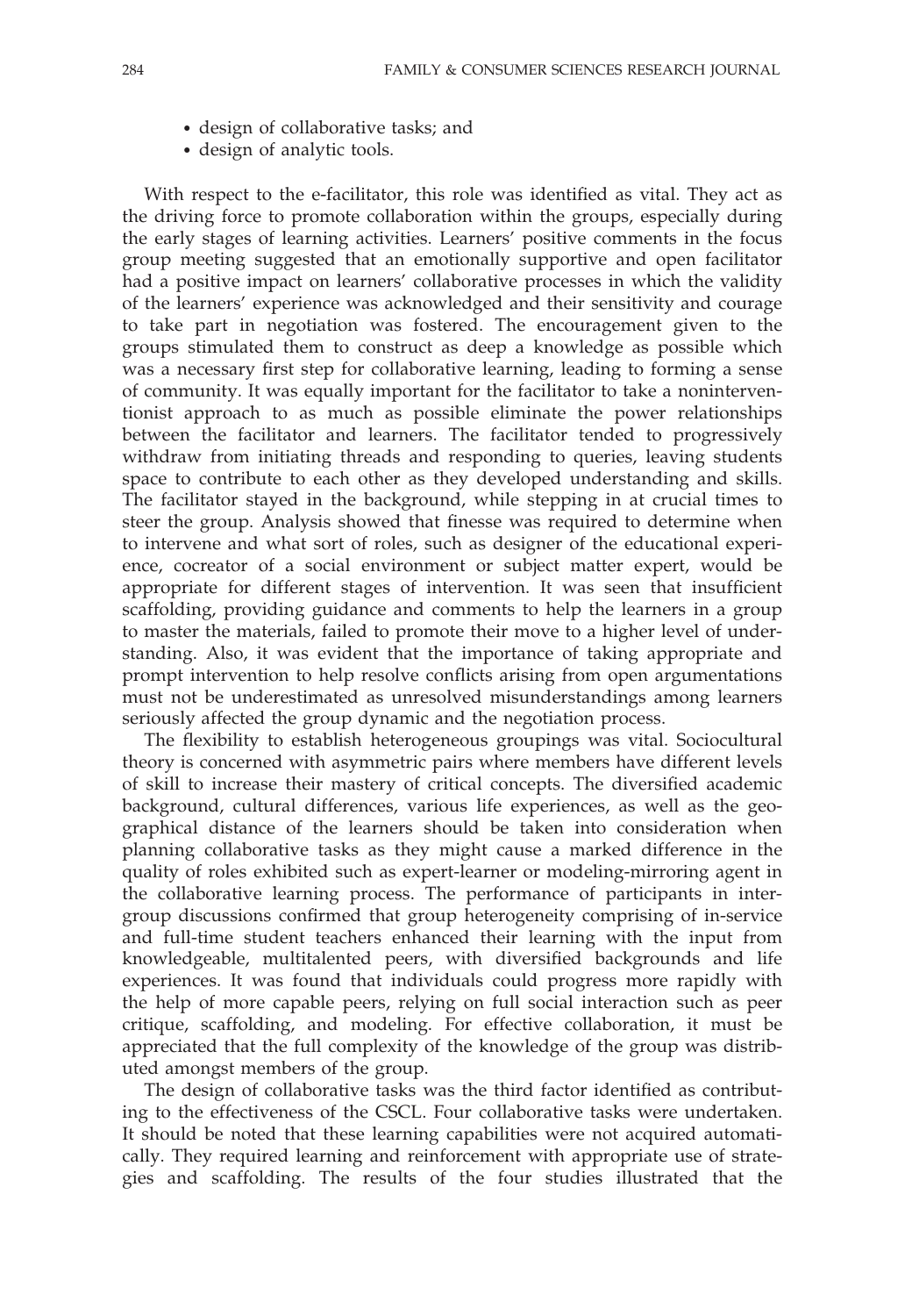pedagogical strategies proposed were of practical value and underpinned the tasks and strategies that promoted CSCL. These useful practices included

- enhancing higher order thinking skills using online discussion;
- promoting reflection using reflective e-journals;
- guiding critical reflection using a social inquiry approach;
- fostering social creativity with design work;
- generating reflective and creative practices by means of informal ongoing peer debate/feedback; and
- reinforcing the learning process and outcome of CSCL with peer assessment.

The fourth element is the design of analytic tools for evaluating the learning processes. One of the problems of researching learning in CSCL environments is the complexity of learning interactions that are under investigation (Laat, 2003; Lally, 2003; Lally & Laat, 2003). It poses even a greater challenge to devise appropriate analytical tools to investigate how individuals change their understanding, or create a new personal construction of knowledge as a result of social interaction and negotiation within the group. The scarcity of readily usable instruments to determine whether students engage in interaction and negotiation in a CSCL environment and if so, to what extent, has prompted this study to devise an appropriate analytical framework utilizing different content analysis models to reflect the nature of the sociocultural perspective for evaluating the quality of discourse in a CSCL environment. Details of these analytic tools are presented elsewhere. In brief, they feature the following.

- Evaluation of the social construction of knowledge distinguishing between five phases of knowledge construction, from Phase I to Phase V, indicating progress from a lower to a higher mental function and revealing how learners contribute toward the construction of knowledge.
- Mezirow's (1991) categorizations on reflection to assess the level of reflection while a self-devised instrument based on the Habermas (1981) social inquiry model was utilized to examine the process of critical reflection.
- Treffinger et al. (2002) categorizations of creative levels to assess the level of creativity while a self-devised instrument based on activity theory (Engeström, 1987) was utilized to examine the process of social creativity, leading to codesign of new artifacts and new knowledge.

# **CONCLUSION**

Like other fields of study in contemporary times, practitioners in Family and Consumer Sciences are striving for a curriculum and set of pedagogical and assessment experiences that lead to the development of lifelong learning attributes. This study has been important in terms of determining whether the study of Family and Consumer Sciences using CSCL contributes to the development of lifelong learning attributes in participating students. Taking textiles education as the case study in this project, it is clear that the values of CSCL practices lie not only in how they support student learning processes but also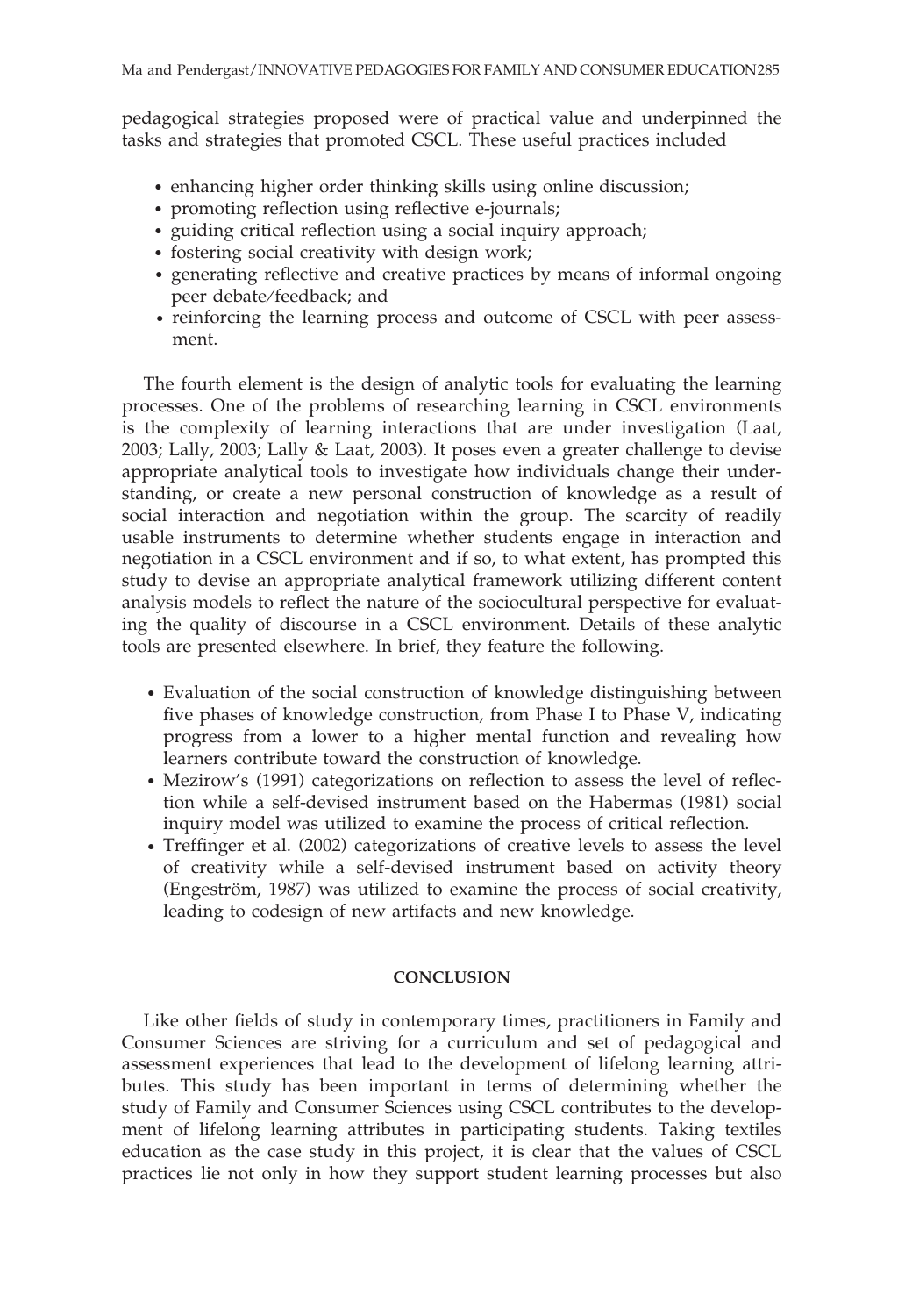how these processes in turn led to desired learning outcomes and the development of one or more lifelong learning capabilities. Furthermore, this study has revealed some of the guiding principles for the effective adoption of CSCL in Family and Consumer Sciences teaching contexts, and has provided a set of analytic tools to determine the quality of learning experiences utilizing CSCL. The confirmatory nature of the study should reassure practitioners that students engaged in CSCL approaches will benefit across the spectrum of RICCCH attributes, providing confidence and optimism for the implementation of such approaches.

## REFERENCES

- Anderson, T., Rourke, L., Garrison, D. R., & Archer, W. (2001). Assessing teaching presence in a computer conference context. Journal of Asynchronous Learning Networks, 5(2), 1–17. Retrieved February 20, 2009, from http://www.aln.org/publications/jaln/v5n2/pdf/v5n2\_anderson.pdf
- Arias, E., Eden, H., Fisher, G., Gorman, A., & Scharff, E. (2000). Transcending the individual human mind—creating shared understanding through collaborative design. Retrieved February 20, 2009, from http://www.cs.colorado.edu/~gerhard/papers/tochi2000.pdf
- Artman, H., Ramberg, R., Sundholm, H., & Cerratto-Pargman, T. (2005). Action context and target context representations: A case study on collaborative design learning. Retrieved February 20, 2009, from http://www.dsv.su.se/~robban/CSCL2005.pdf
- Barab, S., & Plucker, J. A. (2002). Smart people or smart contexts? Cognition, ability, and talent development in an age of situated approaches to knowing and learning. Educational Psychologist, 37(3), 165–182.
- Csikszentmihalyi, M. (1999). Implications of a systems perspective. In R. J. Sternberg (Ed.), Handbook of creativity (pp. 325–339). Cambridge: Cambridge University Press.
- Curriculum Development Council. (2000). Learning to learn—The way forward in curriculum development, Consultation Document. Hong Kong: Government Printer.
- Daradoumis, T., & Marques, J. M. (2000). A methodological approach to networked collaborative learning: Design and pedagogy issues. Retrieved July 9, 2003, from http://www.uoc.edu/in3/ eng/grupsieceica/08\_Networked\_Learning\_2000
- Delors, J. (1996). Learning: The treasure within. Paris: UNESCO.
- Engeström, Y. (1987). Learning by expanding: An activity-theoretical approach to developmental research. Helsinki: Orienta-Konsultit.
- Ewing, J., & Miller, D. (2002). A framework for evaluating computer supported collaborative learning. Educational Technology & Society, 5(1), 112-118.
- Fischer, G. (1999). Social creativity: Bringing different points of view together. KBS Special Issues ''C&C '99''. Retrieved July 30, 2003 from http://l3d.cs.colorado.edu/~gerhard/papers/cc99.pdf
- Gunawardena, C. N., Lowe, C. A., & Anderson, T. (1997). Analysis of a global online debate and the development of an interaction analysis model for examining social construction of knowledge in computer conferencing. Journal of Educational Computing Research, 17, 397–431.
- Habermas, J. (1981). The theory of communicative action: Reason and the rationalisation of society. London: Heinemann Educational Books.
- Hakkinen, P., Jarvela, S., & Byman, A. (2003). Sharing and making perspectives in web-based conferencing. Retrieved August 2, 2003 from http://www.mmi.unimaas.nl/euro-cscl/Papers/ 64.doc
- Hawkes, M. (2001). Variables of interest in exploring the reflective outcomes of networked-based communication. Journal of Research on Computing in Education, 33(3), 299–316.
- Henri, F. (1992). Computer conferencing and content analysis. In A. R. Kaye (Ed.), Collaborative learning through computer conferencing: The Najadan papers (pp. 117–136). London: Springer-Verlag.
- Huynh, M. (2005). Viewing e-learning productivity from the perspective of Habermas' cognitive interests theory. Journal of Electronic Commerce in Organizations, April-June, 33–45.
- Istance, D. (2003). Schooling and lifelong learning: Insights from OECD analyses. European Journal of Education, 38(1), 85–98.
- International Federation for Home Economics. (2008). IFHE position statement Home economics in the 21st century. Bonn, Germany: IFHE.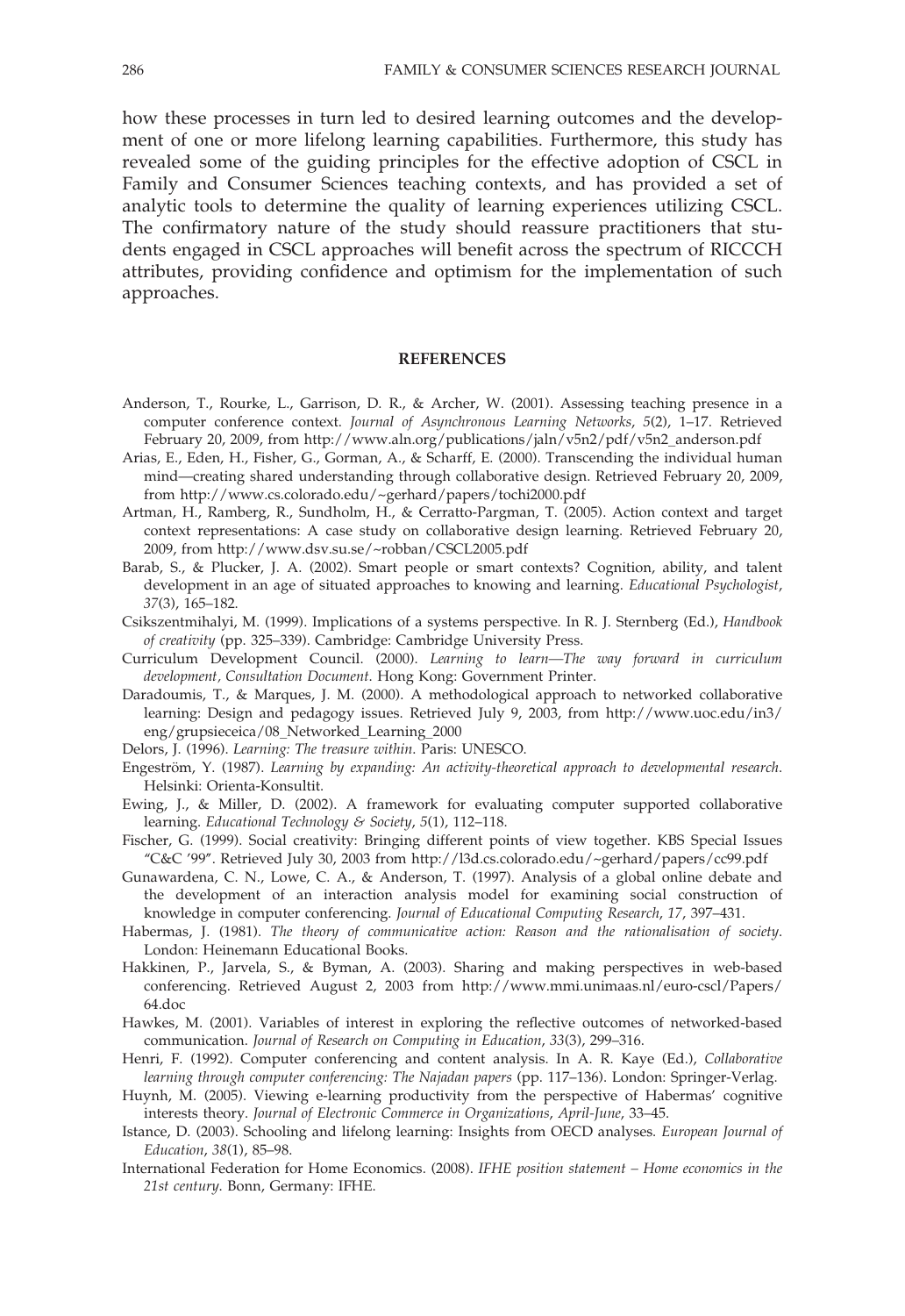- Kohn, A.. (1993). Punished by rewards: The trouble with gold stars, incentive plans, A's, praise, and other bribes. Boston, MA: Houghton Mifflin.
- Kreijins, K., & Kirschner, P. A. (2002). Group awareness widgets for enhancing social interaction in computer-supported collaborative learning environments: Design and implementation. Frontiers in Education, 1, 14–20.
- Kvan, T., Yip, W. H., & Vera, A. (1999). Supporting design studio learning: An investigation into design communication in computer-supported collaboration. In C. Hoadley & J. Roschelle (Eds.), Proceedings of the Computer Support for Collaborative Learning (CSCL) 1999 Conference (pp. 78–88). Stanford University, CA. Mahwah, NJ: Lawrence Erlbaum Associates.
- Laat, M. (2003). Network and content analysis in an online community discourse. Retrieved November 7, 2003 from http://www.shef.ac.hk/nlc2002/proceedings/symp/09.htm
- Lally, V. (2003). Squaring the circle: Triangulating content and social network analysis with critical event recall. Retrieved November 7, 2003 from http://www.shef.ac.hk/nlc2002/proceedings/ symp/09.htm
- Lally, V., & Laat, M. (2003). Deciphering individual learning processes in virtual professional development. Retrieved November 7, 2003, from http://www.shef.ac.hk/nlc2002/proceedings/ symp/09.htm
- Lamon, M., Reeve, R., & Scardamalia, M., (2001). Mapping learning and the growth of knowledge in a knowledge building community. Paper presented at the American Educational Research Association Meeting 2001, Seattle, WA. Retrieved February 20, 2009, from http://ikit.org/ lamon/mapping.html
- Lee, Y. H., & Chen, N. S. (2000). Group composition methods for cooperative learning in web-based instructional systems. In S. Young, J. Greer, H. Maurer, & Y. Chee (Eds.), Proceedings of the 8th International Conference on Computers in Education ⁄ International Conference on Computer-Assisted Instruction 2000 (pp. 1538–1550). Taipei, Taiwan: National Tsing Hua University.
- Lehtinen, E., Hakkarainen, K., Lipponen, L., Rahikainen, M., & Muukkonen, H. (2003). Computer supported collaborative learning: A review. Retrieved May 29, 2003 from http:// www.comlab.nut.fi/Opetus/205/etatehtaval.pdf
- Mezirow, J. (1991). Transformative dimensions of adult learning. San Francisco, CA: Jossey-Bass.
- Nachmias, R., Mioduser, D., Oren, A., & Ram, J. (2000). Web-supported emergent-collaboration in higher education courses. Educational Technology & Society, 3(3), 94-104.
- Nagai, M., Okabe, Y., Nagata, J., & Akahori, K. (2000). A study on the effectiveness of web-based collaborative learning system on school mathematics: Through a practice of three junior high schools. In S. Young, J. Greer, H. Maurer, & Y. Chee (Eds.), Proceedings of the 8th International Conference on Computers in Education/International Conference on Computer-Assisted Instruction 2000 (pp. 279–283). Taipei, Taiwan: National Tsing Hua University.
- Organisation for Economic Co-Operation and Development. (2000). Motivating students for lifelong learning: Education and skills. Paris: OECD Centre for Educational Research and Innovation.
- Pendergast, D., Flanagan, R., Land, R., Bahr, M., Mitchell, J., Weir, K., et al. (2005). Developing lifelong learners in the middle years of schooling: A report about the practices, processes, strategies and structures that best promote 'lifelong learning' and the development of 'lifelong learners' in the middle years of schooling. Carlton, Victoria: Curriculum Corporation.
- Rourke, L., Anderson, T., Garrison, D. R., & Archer, W. (1999). Assessing social presence in asynchronous text-based computer conferencing. Journal of Distance Education, 14, 51–70.
- Rubenson, K. (2001). Lifelong learning for all: Challenges and limitations of public policy. Conference report of adult lifelong learning in a Europe of knowledge 2001, Eskilstuna, Sweden, 242–248. Retrieved February 20, 2009, from http://www.oise.utoronto.ca/CASAE/cnf2002/ 2002\_Papers/rubenson2002w.pdf
- Smith, R. (2003). Learning in virtual teams: A summary of current literature. Retrieved February 1, 2003 from http://www.msu.edu/~smithre9/Project12.htm
- Smith, D., & Hatton, N. (1993). Reflection in teacher education: A study in progress. Education Research and Perspectives, 20, 13–23.
- Sosa, R., & Gero, J. (2004). A computational framework for the study of creativity and innovation in design: Effects of social ties. In J. S. Gero (Ed.), Design computing and cognition '04 (pp. 499–517). Dordrecht, Netherlands: Kluwer.
- Stahl, G. (2002). Contributions to a theoretical framework for CSCL. Proceedings of the Computer Support for Collaborative Learning (CSCL) 2002 Conference. Retrieved November 5, 2003, from: http://newmedia.colorado.edu/cscl/81.pdf